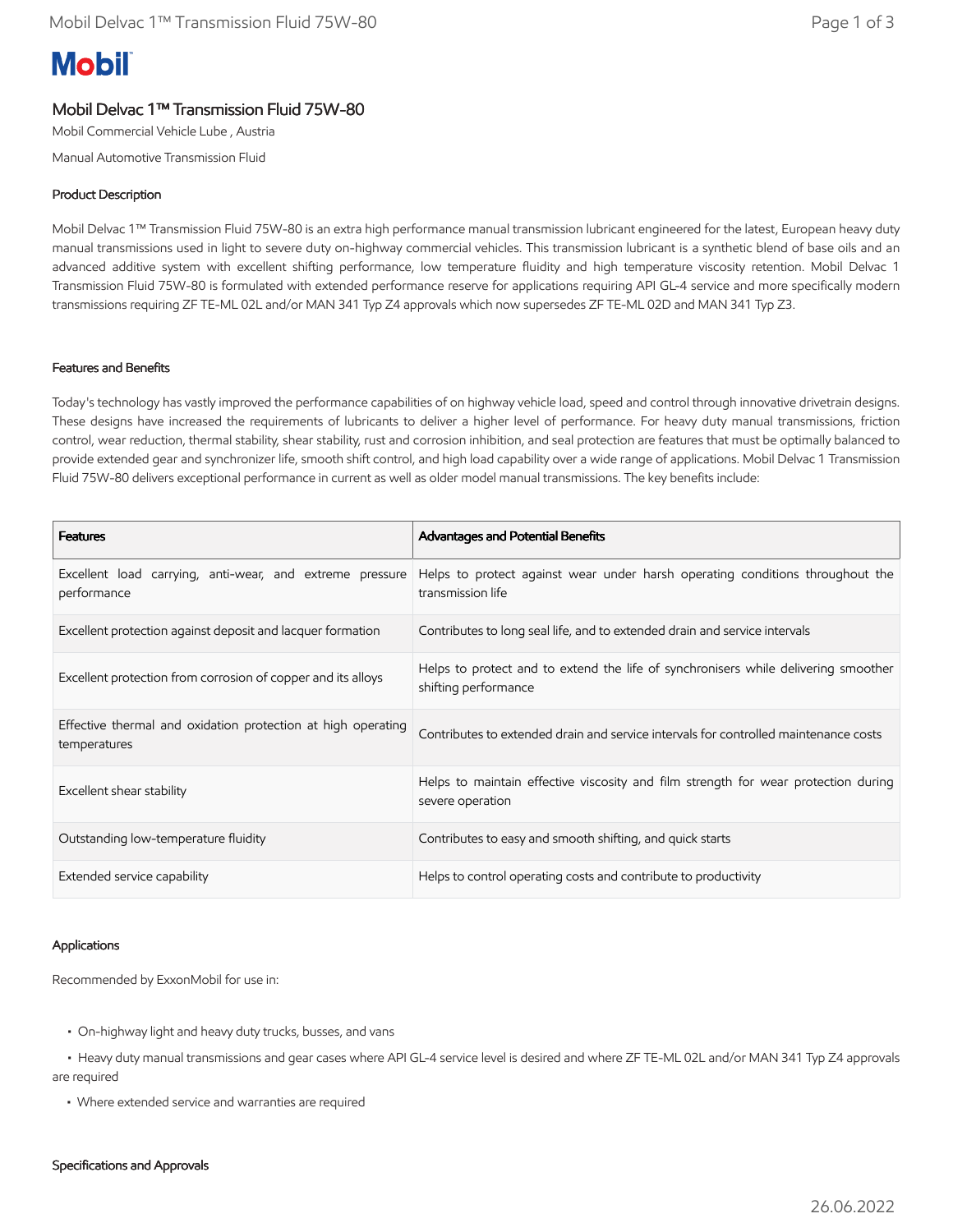| This product has the following approvals: |
|-------------------------------------------|
| MAN 341 Typ Z4                            |
| ZF TE-ML 01L                              |
| ZF TE-ML 02L                              |
| ZF TE-ML 16K                              |
|                                           |

| This product is recommended for use in applications requiring: |
|----------------------------------------------------------------|
| API GL-4                                                       |
| MAN 341 Typ E3                                                 |
| ZF TE-ML 08                                                    |

#### Properties and Specifications

| Property                                        |            |
|-------------------------------------------------|------------|
| Grade                                           | SAE 75W-80 |
| Density @ 15 C, g/cm3, ASTM D4052               | 0.86       |
| Viscosity Index, ASTM D2270                     | 151        |
| Brookfield Viscosity @ -40 C, mPa.s, ASTM D2983 | 80000      |
| Kinematic Viscosity @ 100 C, mm2/s, ASTM D445   | 9.6        |
| Kinematic Viscosity @ 40 C, mm2/s, ASTM D445    | 57         |
| Pour Point, °C, ASTM D97                        | $-39$      |
| Flash Point, Cleveland Open Cup, °C, ASTM D92   | 230        |

#### Health and safety

Health and Safety recommendations for this product can be found on the Material Safety Data Sheet (MSDS) @ [http://www.msds.exxonmobil.com/psims](http://www.msds.exxonmobil.com/psims/psims.aspx) /psims.aspx

All trademarks used herein are trademarks or registered trademarks of Exxon Mobil Corporation or one of its subsidiaries unless indicated otherwise.

12-2020

ExxonMobil Lubricants & Specialties Europe, division of ExxonMobil Petroleum & Chemicals BVBA.

This information relates only to products supplied in Europe (including Turkey) and the Former Soviet Union.

EXXONMOBIL LUBRICANTS & SPECIALTIES EUROPE, A DIVISION OF EXXONMOBIL PETROLEUM & CHEMICAL, BVBA (EMPC) POLDERDIJKWEG B-2030 Antwerpen Belgium

Typical Properties are typical of those obtained with normal production tolerance and do not constitute a specification. Variations that do not affect product performance are to be expected during normal manufacture and at different blending locations. The information contained herein is subject to change without notice. All products may not be available locally. For more information, contact your local ExxonMobil contact or visit